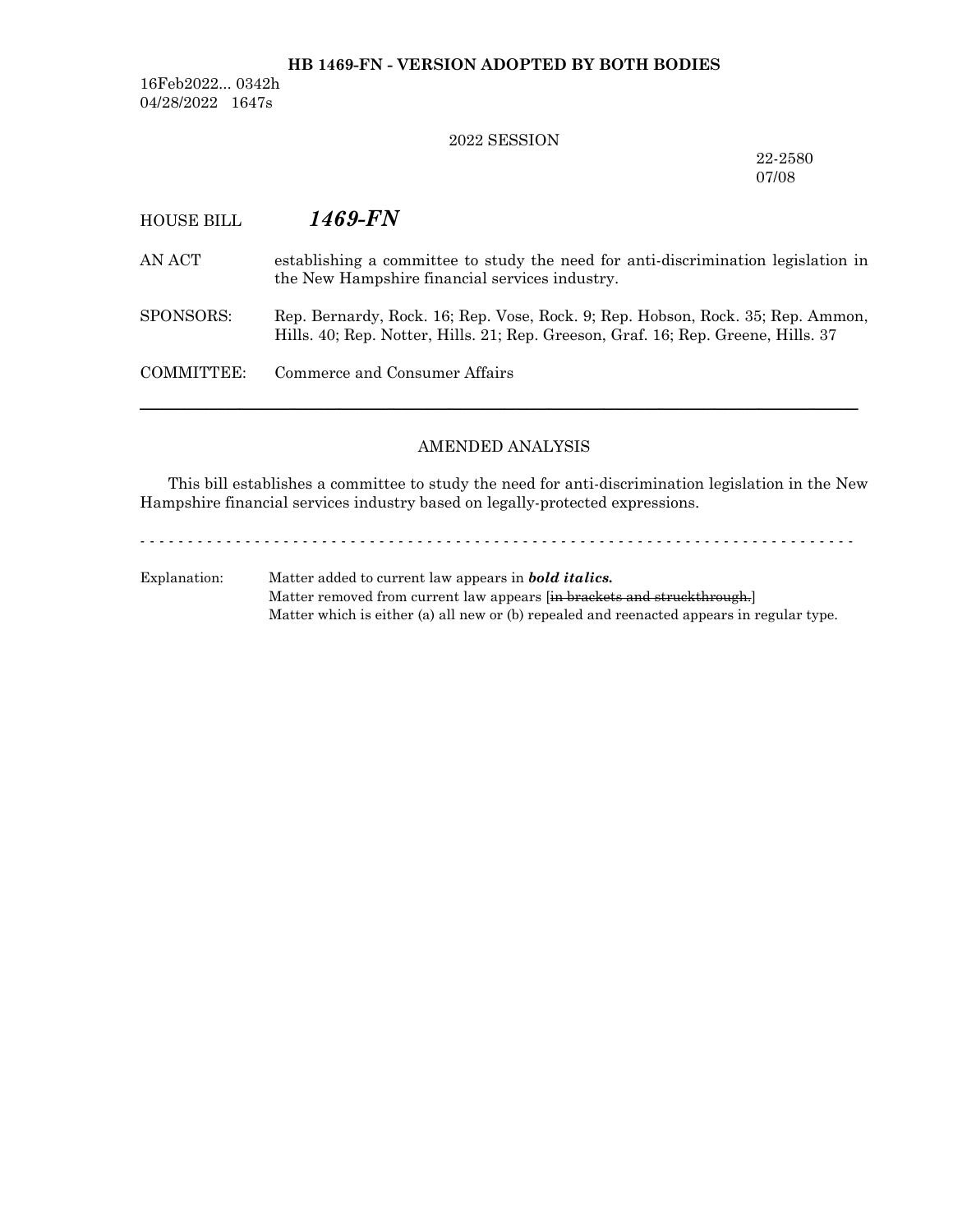#### **HB 1469-FN - VERSION ADOPTED BY BOTH BODIES**

16Feb2022... 0342h 04/28/2022 1647s 22-2580

07/08

#### STATE OF NEW HAMPSHIRE

*In the Year of Our Lord Two Thousand Twenty Two*

## AN ACT establishing a committee to study the need for anti-discrimination legislation in the New Hampshire financial services industry.

*Be it Enacted by the Senate and House of Representatives in General Court convened:*

1 Committee Established. There is established a committee to study the need for antidiscrimination legislation in the New Hampshire financial services industry. 1 2

- 2 Membership and Compensation. 3
- 4

I. The members of the committee shall be as follows:

- (a) Four members of the house of representatives, appointed by the speaker of the house of representatives. 5 6
- 7

(b) One member of the senate, appointed by the president of the senate.

- II. Members of the committee shall receive mileage at the legislative rate when attending to the duties of the committee. 8 9
- 3 Duties. The committee shall study: 10
- I. The possible need for anti-discrimination legislation in the New Hampshire financial services industry based on legally-protected expression of political viewpoints or ideologies, social media activity, membership in clubs or organizations, possession or sales of firearms, or other legally protected activity that could cause financial institutions to decline to engage in business relations with people or businesses engaging in such activities; and 11 12 13 14 15

II. Whether the New Hampshire banking department has sufficient resources to receive and investigate complaints about such practices and to issue an annual report to the general court about its findings. 16 17 18

4 Chairperson; Quorum. The members of the study committee shall elect a chairperson from among the members. The first meeting of the committee shall be called by the senate member. The first meeting of the committee shall be held within 45 days of the effective date of this section. Three members of the committee shall constitute a quorum. 19 20 21 22

5 Report. The committee shall report its findings and any recommendations for proposed legislation to the speaker of the house of representatives, the president of the senate, the house clerk, the senate clerk, the governor, and the state library on or before November 1, 2022. 23 24 25

6 Effective Date. This act shall take effect upon its passage. 26